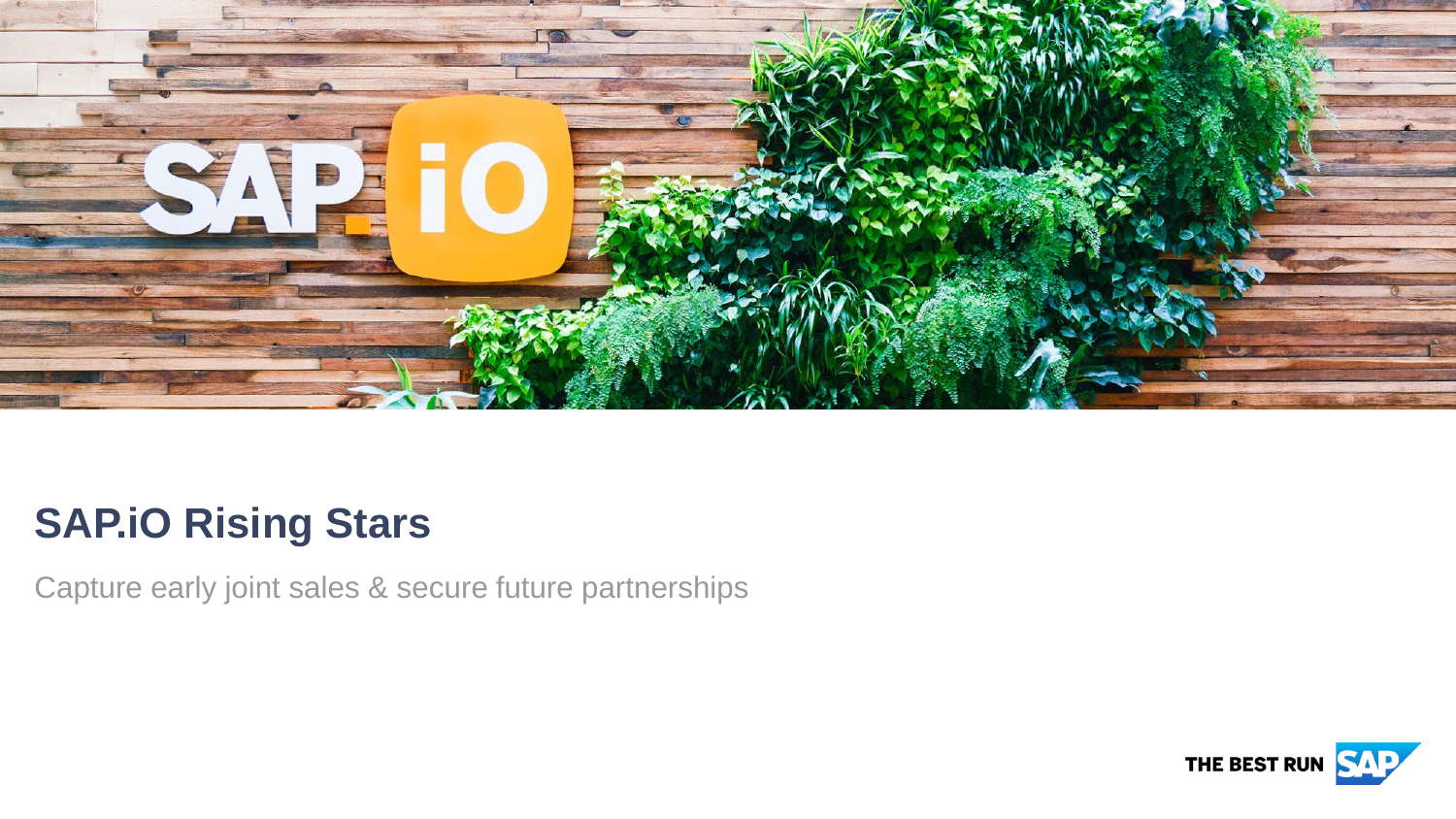

### **SAP.iO Rising Stars**

**The goal of the SAP.iO Rising Stars team** is to secure SAP.iO [Foundry](https://sap.io/) investment in cutting edge startups, by working with SAP.iO Foundry graduates, helping them to achieve initial business momentum with SAP. We do that by executing advanced **portfoliodevelopment** activities to generate joint pipeline, facilitate client discussions and support deal closing.

**Partner progression with SAP.iO:**

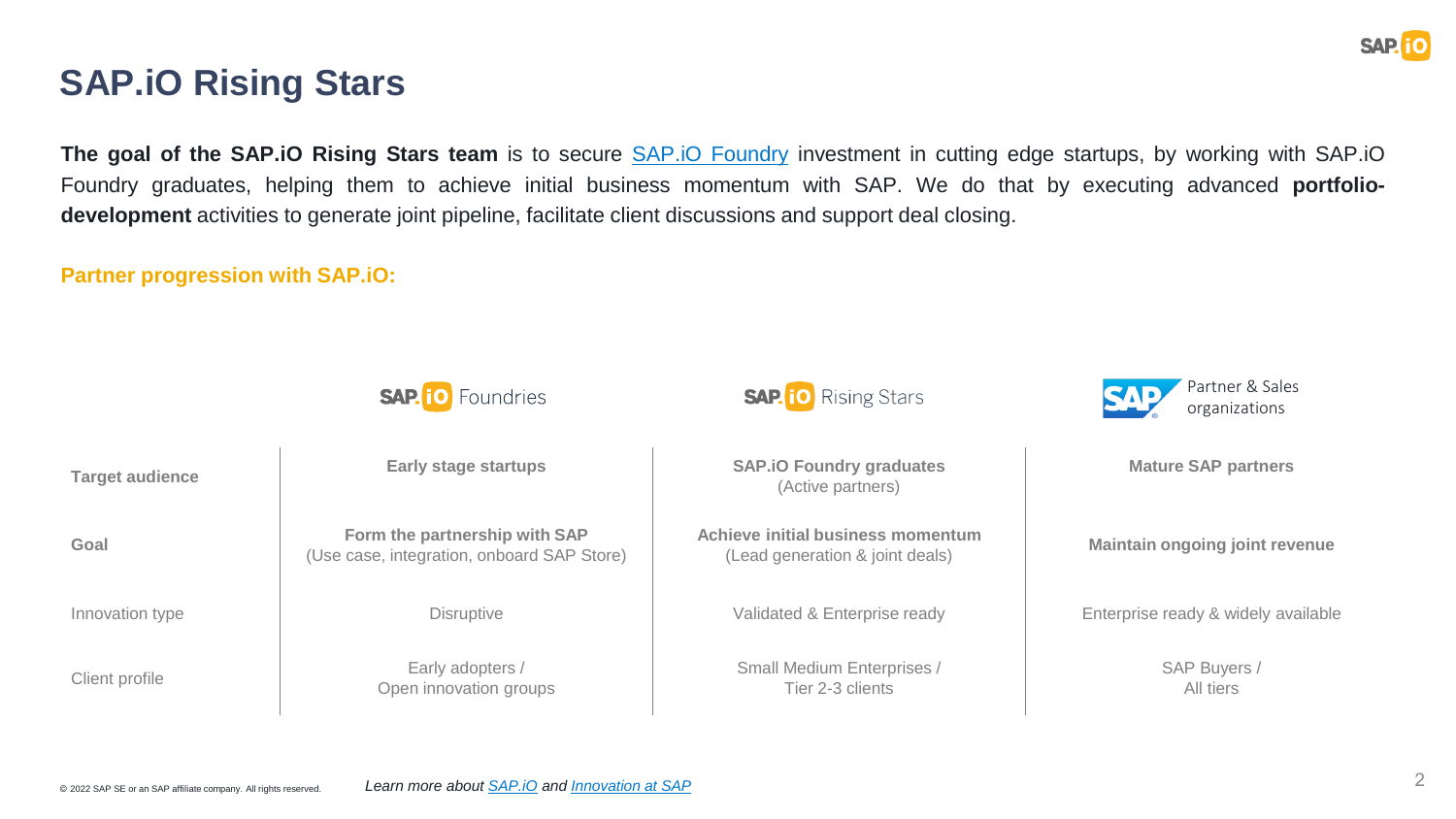

## **SAP.iO Rising Stars Portfolio Partners**

**Global Program: Foundry Programs:Current portfolio – Under management Foundry Tel Aviv Foundry San Francisco Foundry Singapore Foundry Paris Rising Stars in HXM (May-July 2022) (Oct-Dec 2021) (Sep-Dec 2021) (March-July 2022)** jebbit jebbit **CLARIFRUIT** mention/he  $|\mathbf{r}|$  trustpair **HARDSKILLS** springday knockri  $P$ -PICO *Spulsifi* **FVFLLEDGER PARADOX** procsed nwo.ai **C**immerse mention/ $M$ REED Evolution **PER**<br>**PANGUSTA**  $\heartsuit$  hiboo 360Learning nwo.ai **CLOVERLEAF** streamwiseD.I. **C** Energie **Future Grid** GenLots *<u>Shispectorio</u>* anthill  $\heartsuit$  hiboo ᠘ **EN**HACARUS **C220 BBOTSYNC FOOTPRINT**  $\bigcirc$ **A**EcoCart  $\overline{\mathbf{r}}$ trustpair  $\vert$  H **INNOVIN** H<sup>3</sup>Dynamics H U M A N L Y firstbird teamcore. **Alcméon** A Radancy Company **MENTOR EX SPACES** *<u></del>* staple</u> procsed ZOOVU VersaFleet<sup>\*\*</sup> **CLARIFRUIT WISY:** specright LIFT AS YOU CLIMB 但 Evolution wise systems **G** Energie Landit 360Learning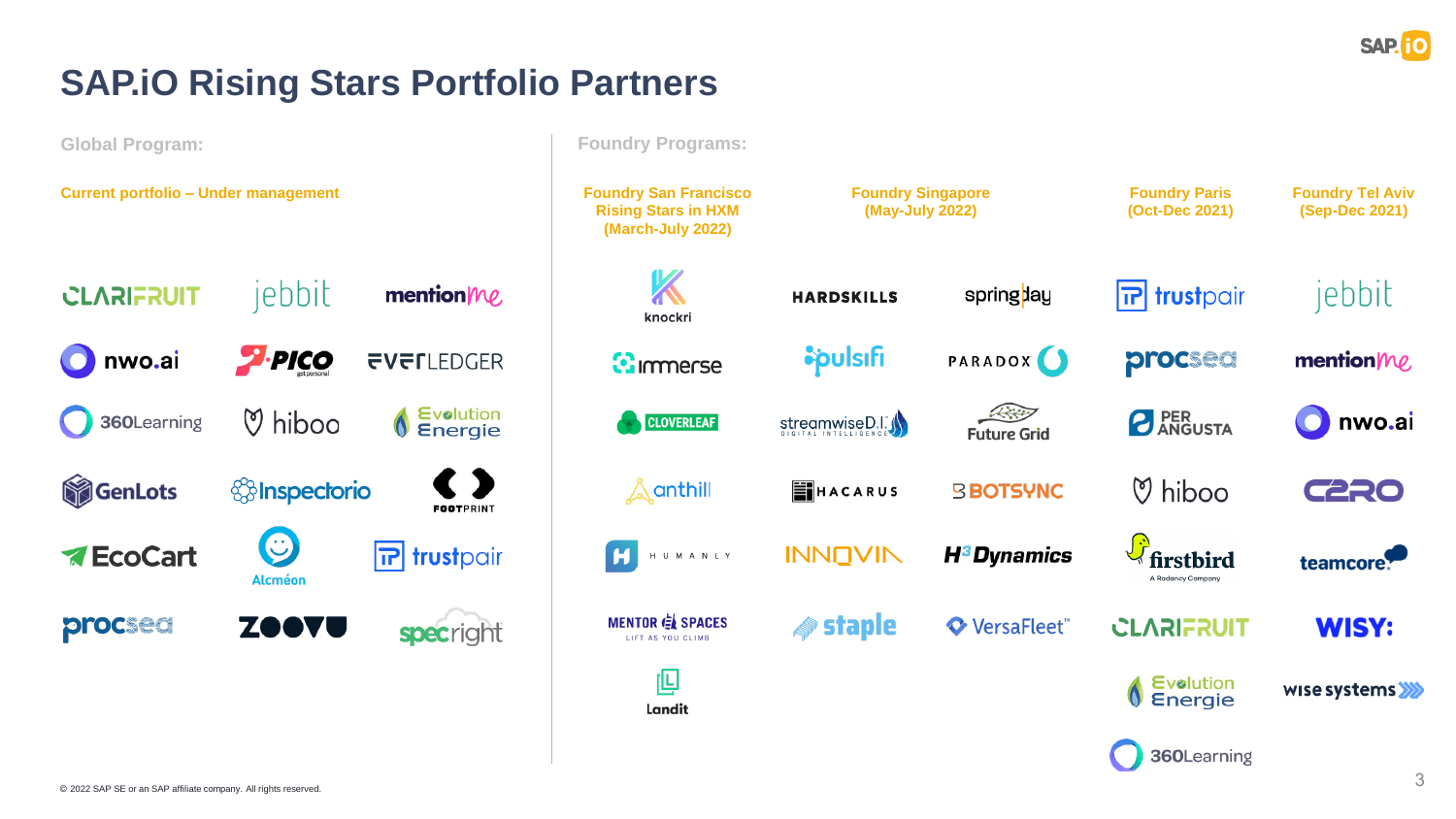

## **Rising Stars - Support Levels**

Our primary KPI is the **number of new deals** signed jointly with our SAP.iO alumni partners, which indicate our partners' ability to deliver tangible enterprise innovation to our clients. Partner selection for Rising Stars is based on **criteria** and team **capacity**. In order to support as many SAP.iO graduate partners as we can, we offer 3 levels of support:

### **Portfolio Development**

- For Partners answering **all** selection criteria
- Rising Stars team **capacity** can support another portfolio company

#### The offer:

- Become a Rising Stars portfolio company
- Jointly creating advanced joint sales materials
- Identify and connect to relevant SAP account teams
- Supporting deal closing

#### Duration:

• 3-6 months support

#### **Testing the water**

- For partners who answering **some** of the selection criteria or **unclear** joint market potential
- A strong **stakeholder** recommendation

#### The offer:

- Guidance on creating advanced joint sales materials
- Identifying 10 potential clients and reach out their SAP account teams
- Evaluate and decide on next steps

#### Duration:

1-time trail (1-2 weeks)



### **Concrete opportunity**

- **Not qualify** for Rising Stars
- **No capacity** The Rising Stars team can't support another portfolio company

#### The offer:

- help you promote concrete & qualified opportunities with SAP clients
- Reach-out to the SAP account executive/team and ask their support
- Support follow-up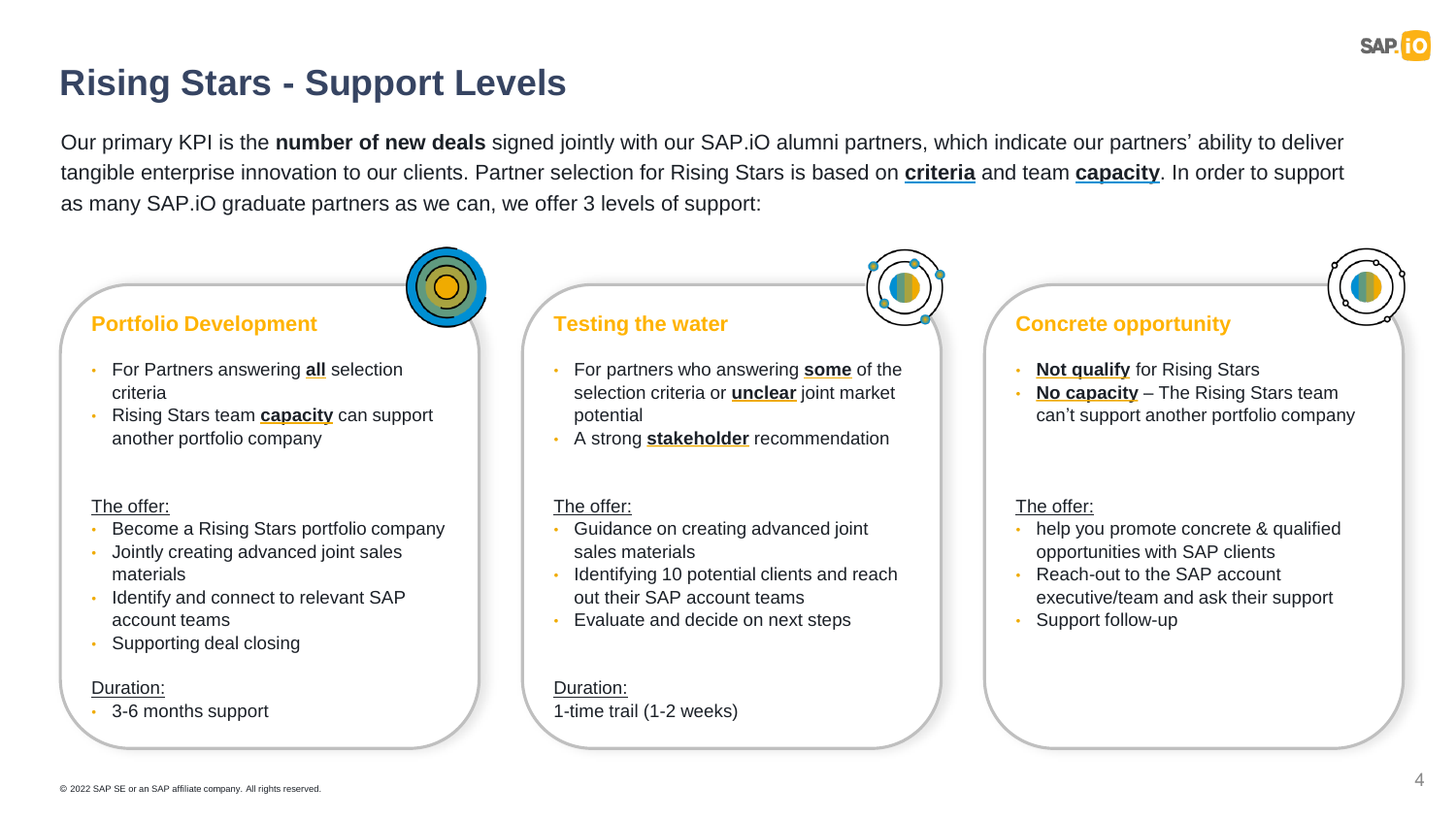

### **Portfolio Development - Partner Selection**

A Rising Stars candidate must be an SAP.iO Foundry alumni company, that has an active partnership with SAP, which is at the right maturity level as a company. Candidates are being identified internally by the SAP.iO global team together with the Foundries. No application is needed.

### **Detailed criteria:**

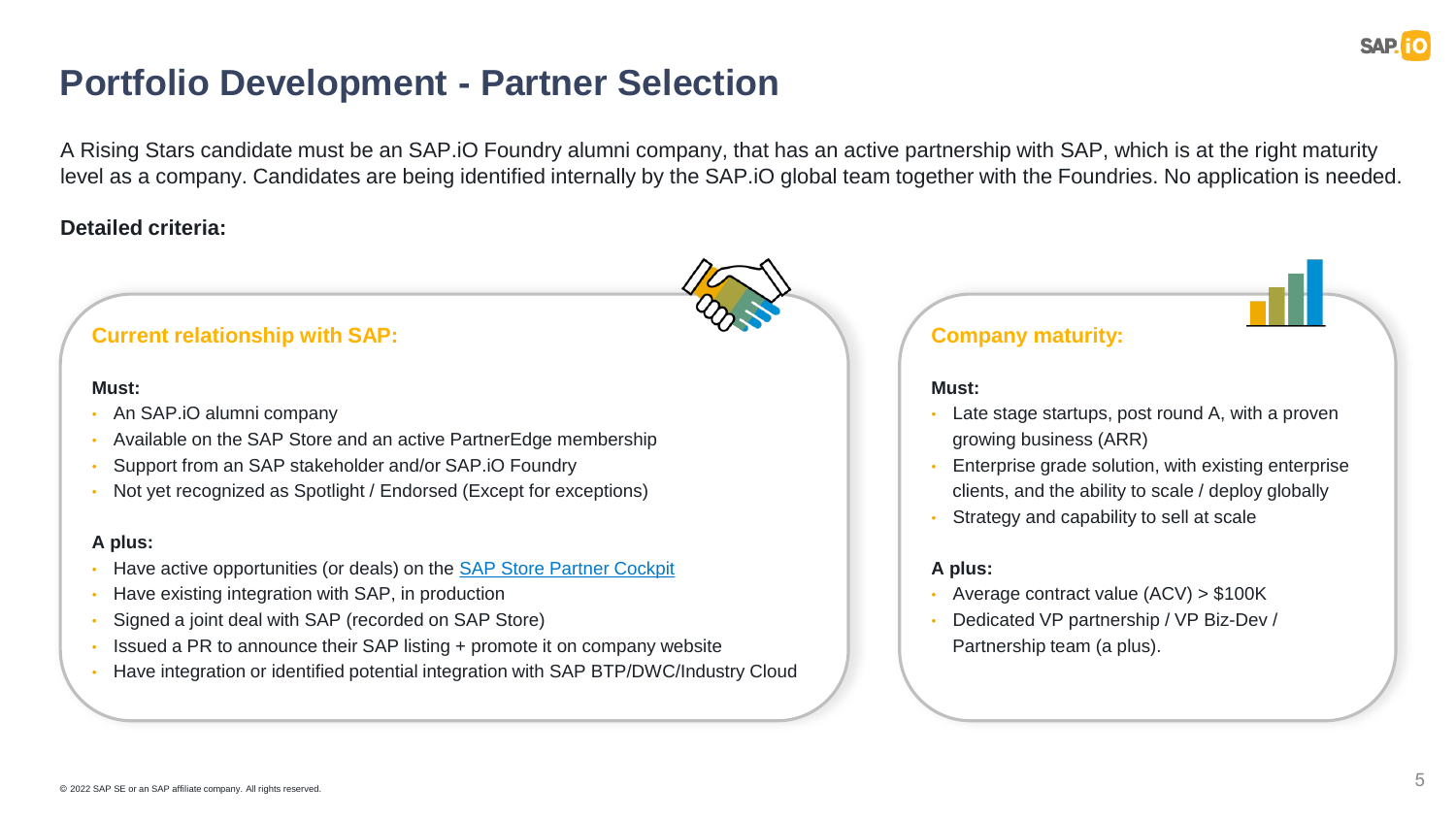

### **The Portfolio Development Process**

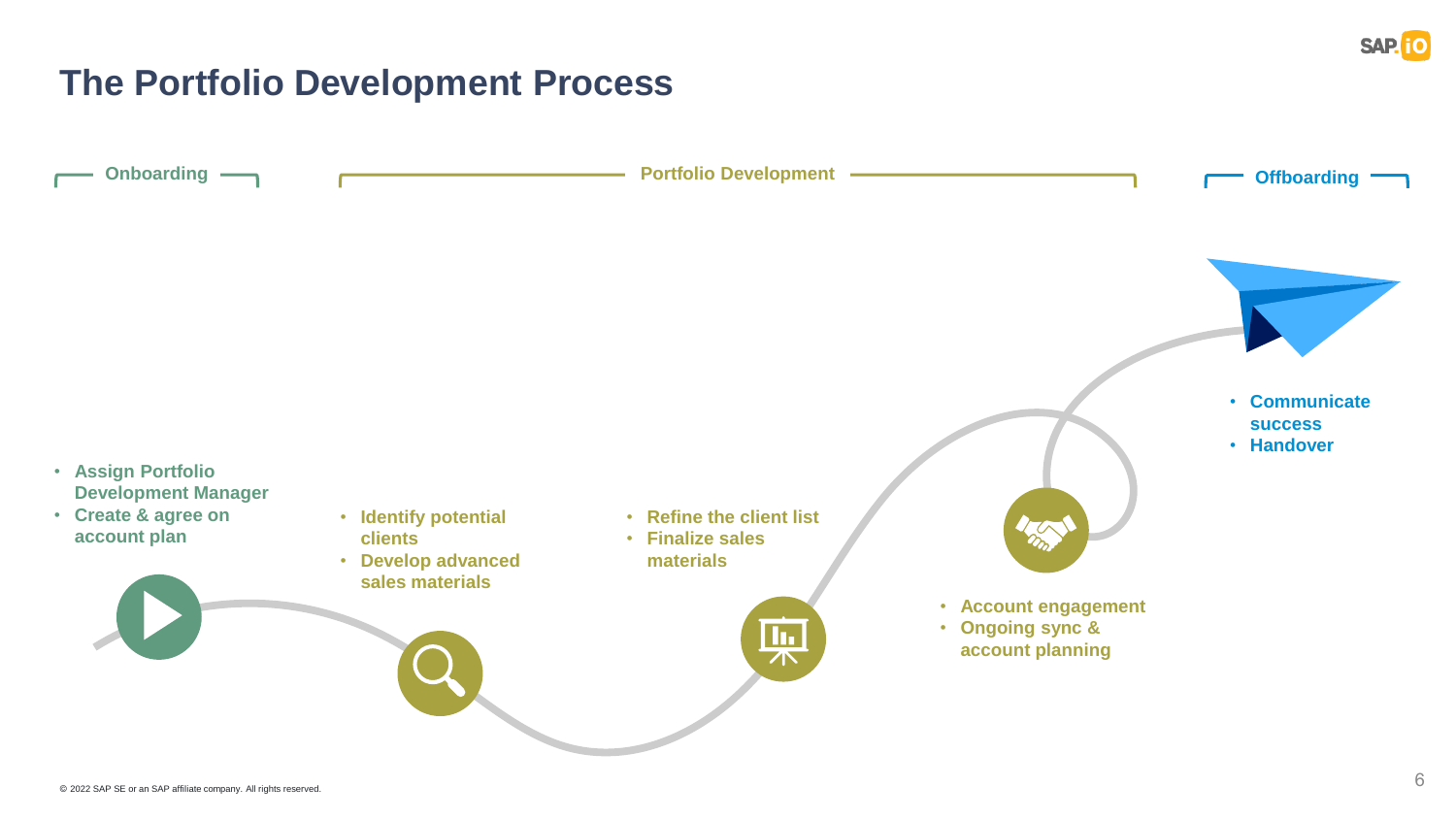

## **The Portfolio Development Process**

| <b>Onboarding</b>                                                                                                                     |                                                                                                                                                     | <b>Portfolio Development</b>                                                                                                       |                                                                                                                           | <b>Offboarding</b>                                                                                                                           |
|---------------------------------------------------------------------------------------------------------------------------------------|-----------------------------------------------------------------------------------------------------------------------------------------------------|------------------------------------------------------------------------------------------------------------------------------------|---------------------------------------------------------------------------------------------------------------------------|----------------------------------------------------------------------------------------------------------------------------------------------|
| <b>Assign PDM</b>                                                                                                                     | <b>Identify potential</b><br><b>clients</b>                                                                                                         | <b>Refine client list</b>                                                                                                          | <b>Account</b><br>engagement                                                                                              | <b>Communicate</b><br><b>SUCCESS</b>                                                                                                         |
| If selected, you will<br>be assigned a Rising<br><b>Stars Portfolio</b><br>Development<br>Manager                                     | Both the partner and<br>the Rising Stars team<br>will prepare a list of<br>potential account<br>teams (clients) to<br>approach                      | The Rising Stars<br>team will validate the<br>client list (internally)<br>and agree with the<br>partner on accounts<br>to approach | Facilitate 1:1/1:Many<br>meetings with SAP<br>account teams and<br>clients. Document<br><b>SAP Store</b><br>opportunities | <b>Documents SAP</b><br>Store deals and<br>communicate<br>success stories                                                                    |
|                                                                                                                                       |                                                                                                                                                     |                                                                                                                                    |                                                                                                                           |                                                                                                                                              |
| <b>Create &amp; agree on</b><br>account plan                                                                                          | <b>Develop advanced</b><br>sales materials                                                                                                          | <b>Finalize sales</b><br>materials                                                                                                 | <b>Ongoing sync &amp;</b><br>account planning                                                                             | <b>Handover</b>                                                                                                                              |
| (Based on the<br>questionnaire) We'll<br>use the account<br>planning to document<br>track relevant info<br>and align on next<br>steps | The partner will fill<br>the SAP Field<br><b>Engagement Deck</b><br>template, that will<br>support internal<br>discussion with SAP<br>account teams | The Rising Stars<br>team will work with<br>the partner to finalize<br>the SAP Field<br><b>Engagement Deck</b>                      | Ongoing sync calls on<br>opportunities and<br>account planning.<br>Agree on next steps<br>and action items.               | Communicate<br>achievements within<br>SAP and if possible,<br>handover partner<br>management to SAP<br>partner and/or sales<br>organizations |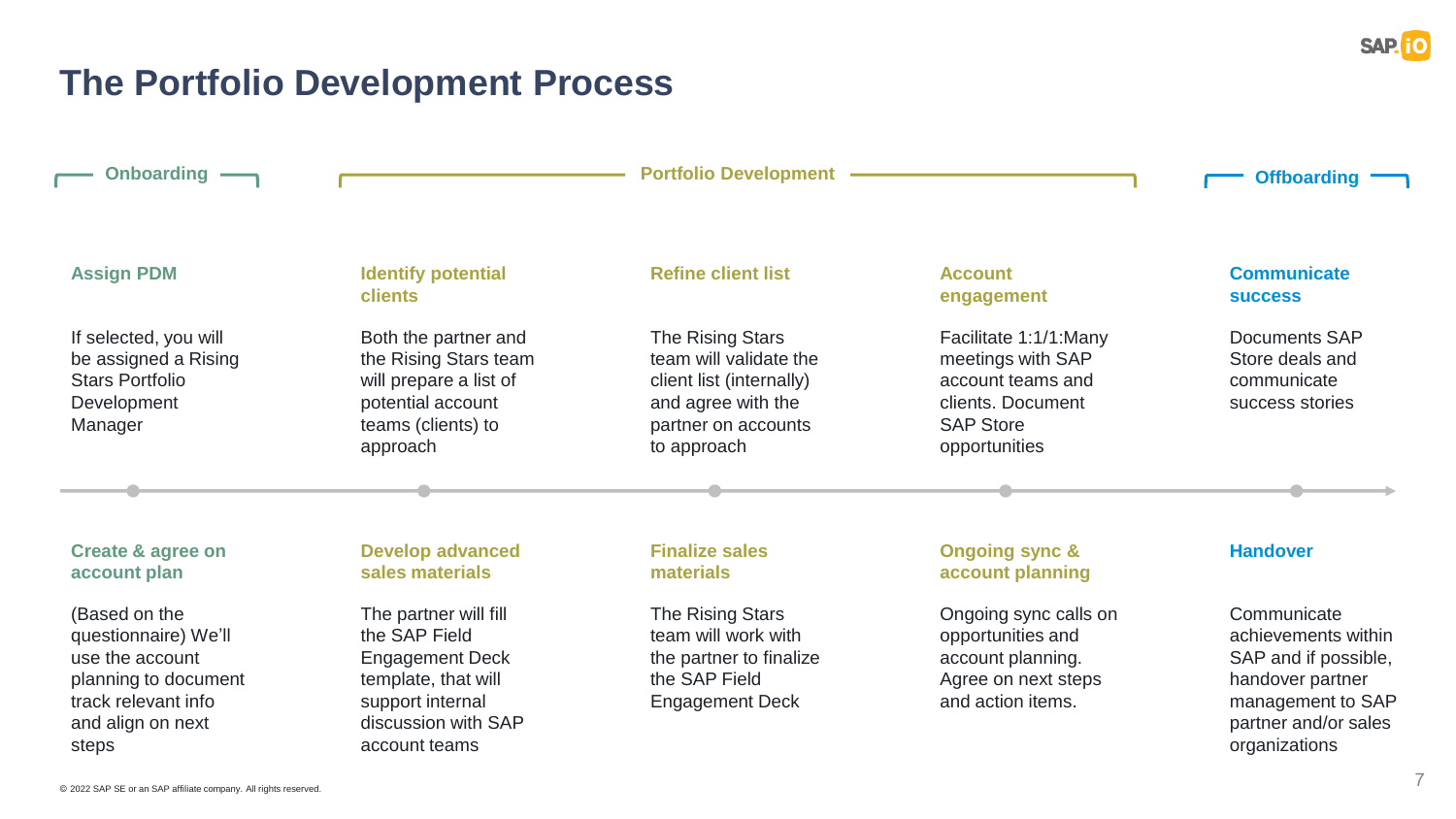

## **Portfolio Development – Offboarding**

Once the partner has **demonstrated a good business momentum** with SAP, we will conclude our portfolio-development activities to allow our team to support additional SAP.iO Foundry graduates.

### **We evaluate business momentum as a combination of the following:**

- Creation of advanced joint sales materials
- Engagement with SAP account teams (# of interactions)
- Generation of joint pipeline (# of opportunities)
- New deals on the SAP Store (# of deals)
- Onboard strategic initiative (BTP, Industry Cloud etc.)
- Exposure at SAP / industry event
- External / Internal communication
- Support from other SAP Partner/Sales organization
- Recognition as Spotlight/Endorsed
- Time invested Ideally up to 6 months of portfolio development

Offboarding decisions will be made once a quarter within an internal committee.